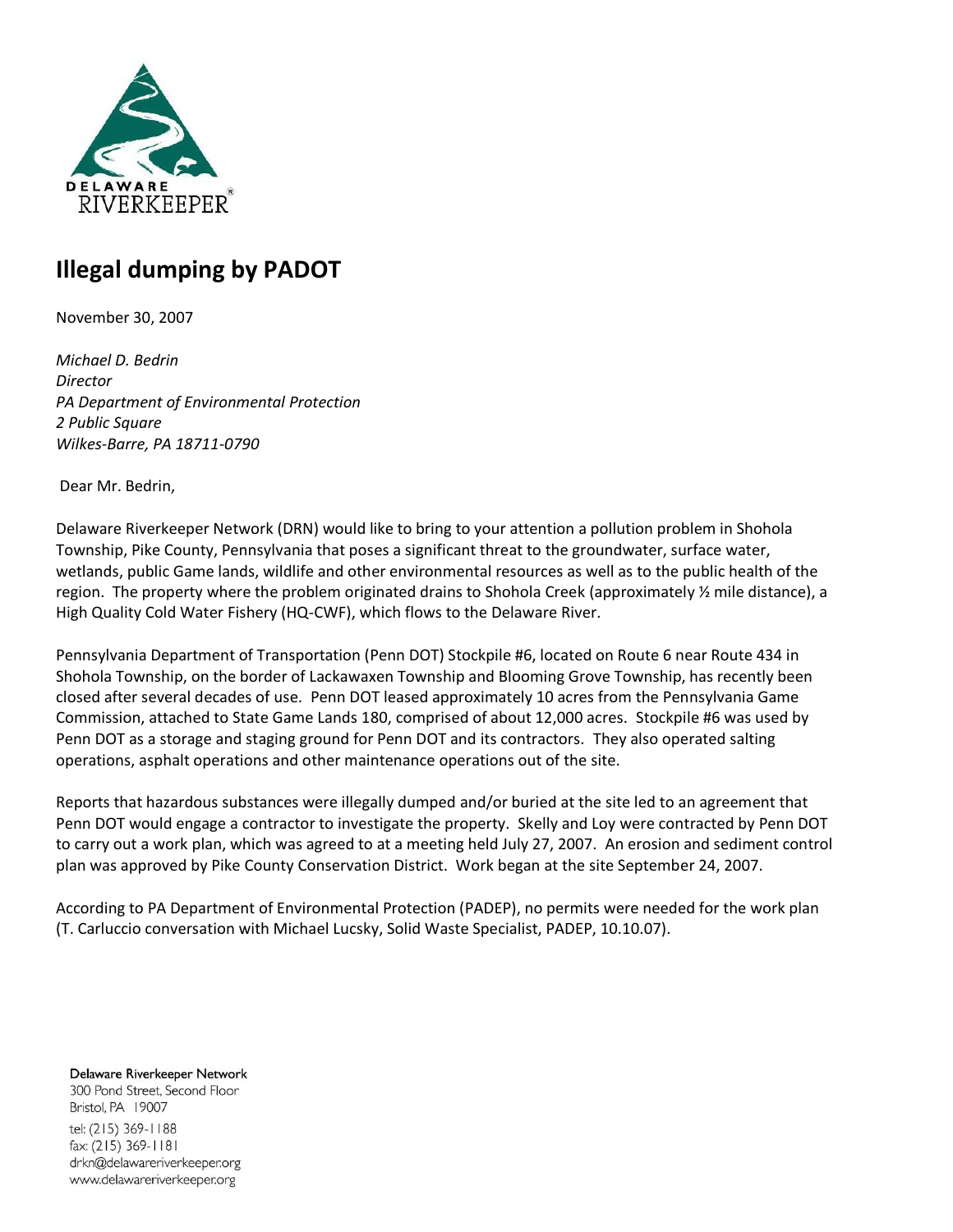In DRN's file review of records at the Pike County Conservation District, several facts were verified:

- 1. PADEP letter dated 9.17.07 to Eric Zimmer, Penn DOT Engineering District 4-0 stated that two above ground storage tanks were removed from the site. Letter referred to "...the Department's August 24, 2005 letter addressing deficiencies of the closure report" from Penn DOT and referenced Incident No. 35570.
- 2. Prior to the work plan preparation, Skelly and Loy submitted a report letter to Kenneth Thornton, Chief, Penn DOT Pollution Prevention Section, Harrisburg, PA dated 7.27.07 to Penn DOT describing conditions at the property. The description noted, among other things:
	- a. Approximately 5 acres of cleared land and newly mulched fill, devoid of vegetation
	- b. The site previously contained an above ground asphalt tar tank, salt dome, and road construction materials.
	- c. Waste materials were seen protruding from the new fill.
	- d. Magnetic locator revealed positive readings for the 5 acre area.
	- e. Test excavations were performed at 5 locations within the 5 acre site and revealed buried road asphalt millings and road construction debris.
	- f. After the excavations, "all areas excavated were returned to their previous state at the request of Penn DOT representatives" and that all equipment and materials used were removed (page 2, Skelly and Loy letter dated 7.27.07).
- 3. PADEP Dams and Encroachments Inspection Report dated 6.26.07 by the Pike County Conservation District (PCCD) recorded a "Failure to obtain a Chapter 105 permit". The conditions and violations reported were "Approximately 2 acres recently grading/fill observed. Fill throughout the site contains significant quantities of solid waste. Fill at rear of site (approximately 100-2000 square feet) appears to be in wetlands - adjacent areas contain high bush cinnamon fern, common sedge. Rear embankment shows signs of erosion into adjacent areas." Under "Comments" it was noted, "newly placed fill at the rear of the site should be pulled back at least to edge of old fill. A wetland delineation is recommended to establish wetland boundary" and an erosion and sedimentation control plan was required to be provided for the permanent stabilization of the site. It was noted that the conditions constituted a violation of the PA Clean Streams Law and other statutes. (PA Dams and Encroachments Inspection Report Complaint No. 07-056, Report No. 07-0, signed by Susan Beecher, dated 6.26.07). This report led to an erosion and sedimentation control plan that was approved by PCCD and a plan to remediate illegally filled wetlands. More recent information shows a greater area of wetland fill than noted in the plan and further wetland repair and mitigation by Penn DOT will likely be required by PCCD.
- 4. The Final Report for Skelly and Loy prepared by Enviroscan included results of metallic detection showing subsurface metallic response throughout the 5 acre cleared area of the site and significant responses in some areas ("Results", page 4, letter report to Skelly and Loy from Enviroscan, dated 8.21.07, from Final Report Geophysical Survey - page 4 and Map attached).
- 5. The Skelly and Loy Work Plan dated August 22, 2007 laid out a 2-phased approach that included; 1. further waste investigation and wetland delineation, 2. Surface Restoration. The site investigation identified 4 locations to be excavated to the depth of the natural soil (1 to 6 feet). Soil samples were to be taken by Penn DOT based on smell and observation of conditions during the excavations and through the use of a photo-ionization detector. Two water samples were to be taken of surface water in the wetland area. Up to "15 total confirmatory samples if deemed appropriate" were to be taken by Penn DOT. Excavations were also to be done to determine wetland boundaries.

PADEP participated in a project meeting held July 30, 2007 to discuss the handling of the Stockpile #6 property and, according to the minutes, expressed concern about materials on the site (Minutes, State Game Lands 180 - Pike County Turn Back, July 30, 2007). Representatives of PADEP, the PA Game Commission, Penn DOT, Pike County Conservation District, and a representative of Pike County Commissioners met to review the status of